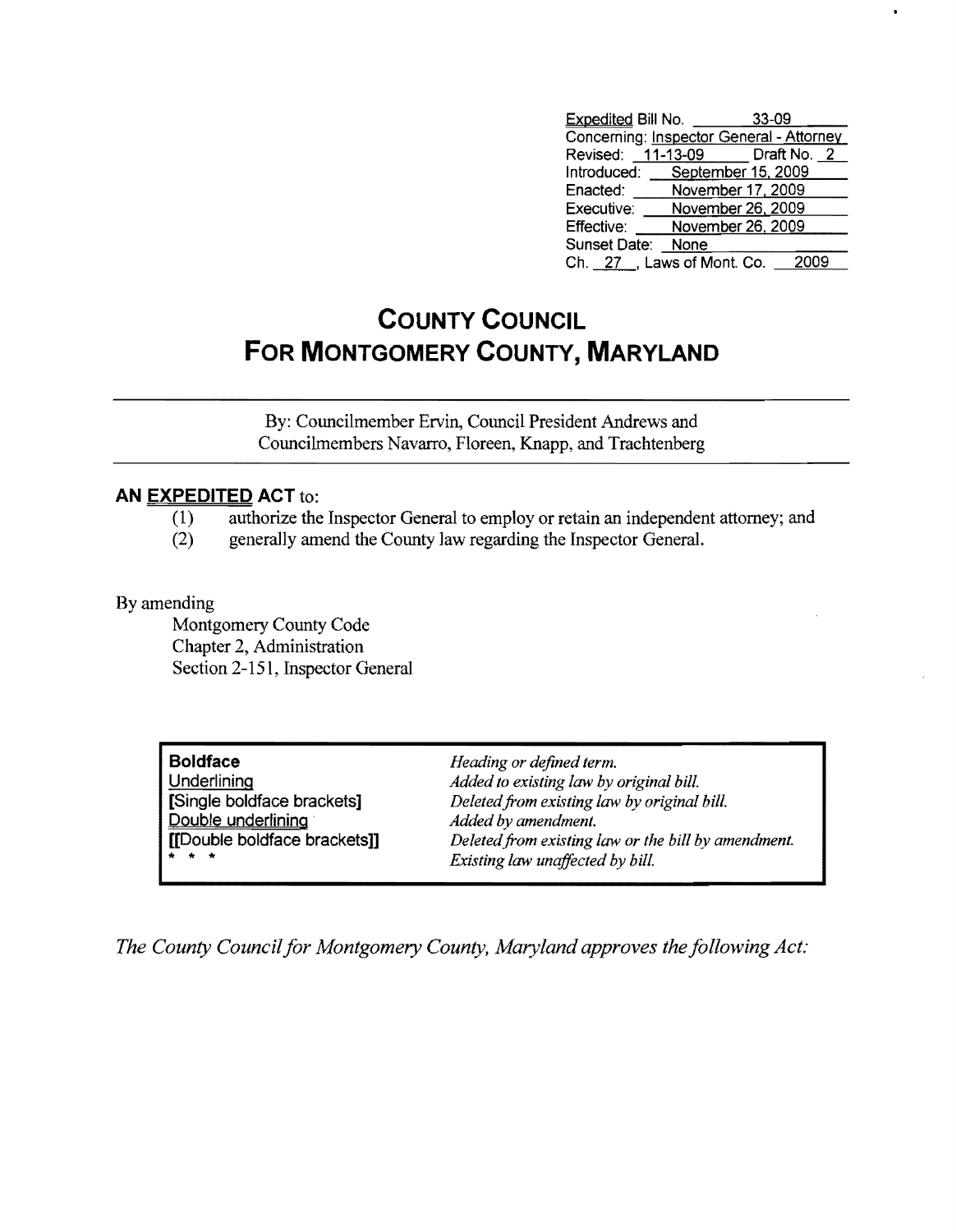| 1              | Sec. 1. Section 2-151 is amended as follows: |                              |                                                                     |  |  |
|----------------|----------------------------------------------|------------------------------|---------------------------------------------------------------------|--|--|
| $\overline{2}$ | $2 - 151.$                                   |                              | <b>Inspector General.</b>                                           |  |  |
| 3              |                                              |                              | *<br>*<br>*                                                         |  |  |
| 4              | (g)                                          |                              | Staff; Legal Counsel.                                               |  |  |
| 5              |                                              | (1)                          | The Inspector General may, subject to appropriation and all         |  |  |
| 6              |                                              |                              | applicable merit system laws and regulations, appoint as term       |  |  |
| 7              |                                              |                              | employees the staff of the Office of the Inspector General. The     |  |  |
| 8              |                                              |                              | term of each employee should end when the next Inspector            |  |  |
| 9              |                                              |                              | General takes office unless the Inspector General specifies a       |  |  |
| 10             |                                              |                              | shorter term when appointing the employee. The Inspector            |  |  |
| 11             |                                              |                              | General may also, subject to appropriation, retain project staff or |  |  |
| 12             |                                              |                              | other consultants by contract. The Inspector General may, with      |  |  |
| 13             |                                              |                              | the agreement of the head of any other government department or     |  |  |
| 14             |                                              |                              | agency, temporarily detail an employee of that department or        |  |  |
| 15             |                                              |                              | agency to the Office of the Inspector General.                      |  |  |
| 16             |                                              | (2)                          | The County Attorney must provide legal services to the Inspector    |  |  |
| 17             |                                              |                              | General, and may employ special legal counsel for the Inspector     |  |  |
| 18             |                                              |                              | General under Section 213 of the Charter. If the Inspector          |  |  |
| 19             |                                              |                              | General asks the County Attorney in writing to employ a special     |  |  |
| 20             |                                              |                              | legal counsel and the County Attorney does not do so within 30      |  |  |
| 21             |                                              |                              | days after receiving the Inspector General's request, the County    |  |  |
| 22             |                                              |                              | Attorney must inform the County Council why a special counsel       |  |  |
| 23             |                                              |                              | was not employed.]                                                  |  |  |
| 24             |                                              | $\left( \frac{3}{2} \right)$ | <u>The Inspector General may employ and be represented by a</u>     |  |  |
| 25             |                                              |                              | special legal counsel who is not subject to the authority of the    |  |  |
| 26             |                                              |                              | County Attorney, or may obtain legal services from persons          |  |  |

 $\sim 10^{-10}$